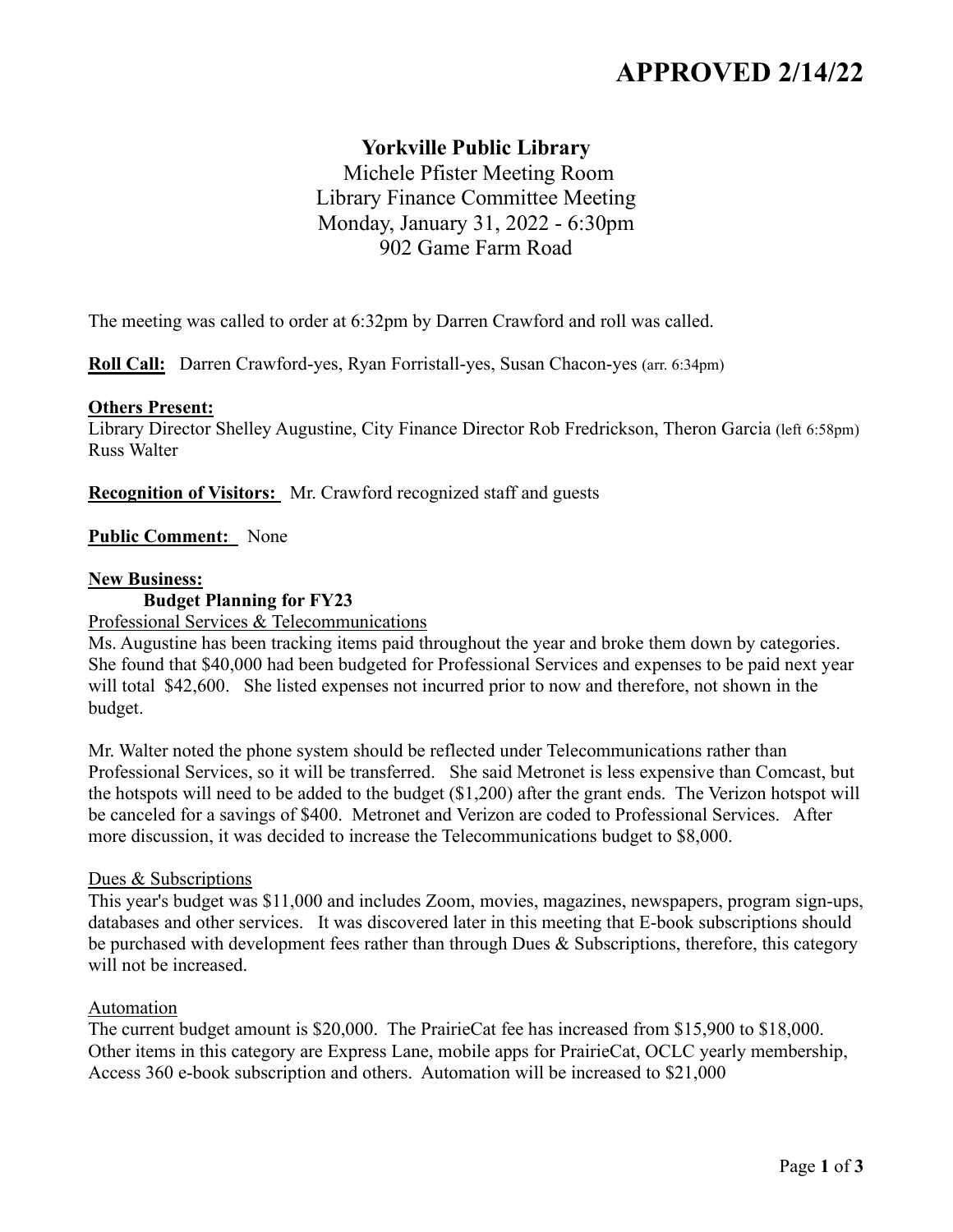# **Utilities**

Nicor is the only utility and has increased by 24%, however, a 10% reduction is indicated starting next month. Mr. Crawford asked if any reduction has been noticed since the new Building Automation System (BAS) has automatically turned the thermostat down at night. No change has been apparent yet, however, it only began in November. Mr. Fredrickson will look at how the future bills are tracking.

### Library Fines

Director Augustine said this library is one of only a few that still charges fines. She listed the libraries who no longer charge fines and noted that during the height of Covid, Yorkville did not charge. If items are lost or damaged, the fines must still be paid and the library card will be suspended until the item is returned. She asked the committee and Board to consider this goodwill gesture even though it generates revenue.

# Fund Balance

Mr. Crawford noted the new subdivision coming to Yorkville and he asked if those future houses are calculated into the projected revenues. Mr. Fredrickson said those assumptions are not made during the budgeting process, though 100 new starts are anticipated from this development. Mr. Walter recalled past conversations regarding a levy increase and said a new marketing position is desired, however, there are no funds. Mr. Fredrickson said he has already budgeted that position for about \$44-\$50,000.

#### Wage Discussion

The committee discussed the wage increase to reach the minimum of \$15/hour for part-timers. Mr. Fredrickson said he included this in the budget. However, there was discussion if the part-time employees had already received a raise. Ms. Augustine said the 3% COLA had only been done for the 3 full-time employees. All the part-time people have not had a raise other than those making minimum, but several had not since 2020. Mr. Fredrickson will prepare a spreadsheet with scenarios for a 3% and 6% wage increases for 5 employees. There was a lengthy discussion regarding various salary questions and it was decided to defer the wage issues to the next Board meeting.

#### Computer Equipment & Software

Mr. Walter said a new server is needed along with updating the computer system. He said some components have failed and as of 2024, the software will not be supported by Microsoft. The capital account currently has reserve money that could be used, said Mr. Fredrickson. There was discussion regarding the purchase of 12 public computers on a staggered schedule. It was found that purchasing a \$50 solid state drive for each computer would help extend their life. It was decided to budget \$3,000 for solid state drives. This matter will be discussed further at the February 14<sup>th</sup> Physical Facilities committee meeting. Mr. Forristall commented it would be an emergency if the equipment failed. This budget item will be increased from \$15,000 to \$25,000.

#### DVD'S/Books

Mr. Crawford asked how much DVD rental is used. It is not used as much as streaming service, said Ms. Augustine. Regarding book purchases, she noted that 8-10% of revenue should go towards book purchases, however, Yorkville buys books from development fees. She said \$50,000 was spent on books last year from Fund 84.